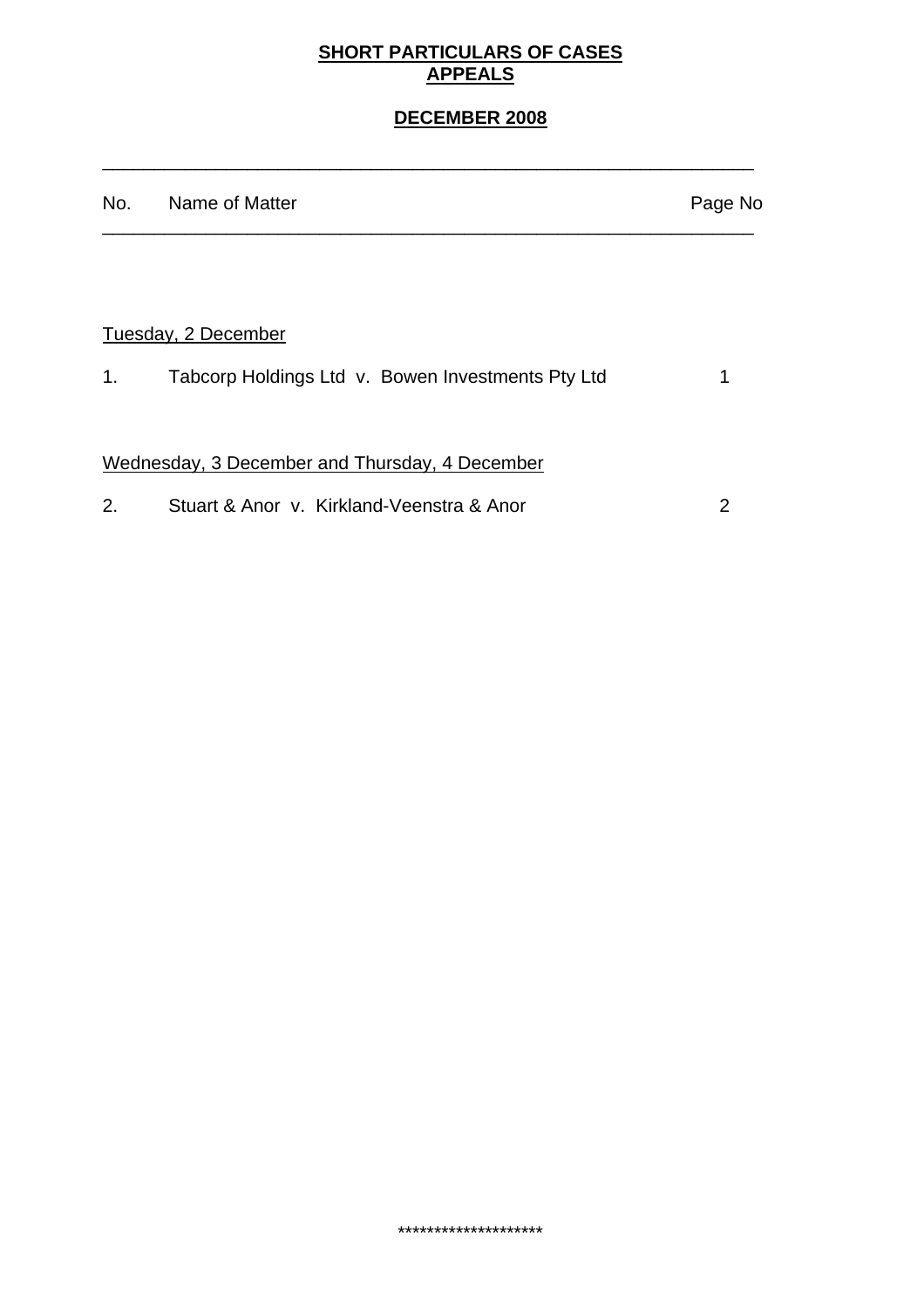## **TABCORP HOLDINGS LTD v BOWEN INVESTMENTS PTY LTD (M63/2008)**

Court appealed from:Full Court of the Federal Court of Australia Date of judgment: 13 March 2008

Date special leave granted: 1 August 2008

The respondent built and owns a multi-storey office building in Melbourne and leased the entire building to the appellant for 10 years commencing on 1 February 1997. In that year, in breach of cl 2.13 of the lease (which required the respondent's written consent before substantial alterations/additions to the premises were made), the appellant demolished and replaced the foyer, marginally enlarging it and reducing the lettable area on the ground floor. The respondent commenced proceedings in the Federal Court in September 2005, claiming \$1.38 million as the cost of reinstating the original foyer.

The trial judge (Tracey J) found that the appellant breached the lease, but that the renovations had not caused any significant loss of value to the building. The respondent only suffered a diminution in value due to the loss of net lettable area arising from the modification to the foyer. Damages were awarded in the sum of \$33,820 (the cost of moving a wall), together with \$1,000 as nominal damages for breach of the lease.

The respondent successfully appealed to the Full Court. The principal issue was whether damages should be awarded on the basis of the cost of reinstatement of the original foyer or on the basis of the diminution in value of the reversion. The Court (Finkelstein, Rares and Gordon JJ) unanimously found, applying the rule in *Joyner v Weeks* [1891] 2 QB 31, that if the lessor brings an action at or near the termination of the lease, the lessor is entitled to recover the cost of repair, i.e., the cost of reinstatement. Finkelstein and Gordon JJ further found that damages for breach of the covenant not to alter the demised premises without approval were to be assessed on the same basis as for breach of a covenant to keep and leave the premises in repair, i.e., the cost of reinstatement, or the diminution in value of the property due to the breach. An assessment of what was reasonable in a particular case was not to be measured in purely economic terms and personal preferences of a subjective nature were not irrelevant in choosing the appropriate measure of damage. Their Honours allowed the appeal and awarded damages in the sum of \$1.38 million.

The grounds of appeal include:

- The Full Court erred in holding that damages should be assessed in accordance with the decision in *Joyner v Weeks* [1891] 2 QB 31
- The Full Court erred in finding that damages for breach of clause 2.13 of the lease should be measured by the cost of reinstating the respondent's original foyer, plus an assumed loss of rent while such reinstatement took place, when:

a) the unauthorised alterations to the foyer did not cause any diminution in the value of the respondent's premises or its reversionary interest; and

b) the appellant was entitled to possession of the premises until 2012 or (should it exercise an option) 2017, at which time the respondent would in any event need to extensively renovate whichever foyer was then in place.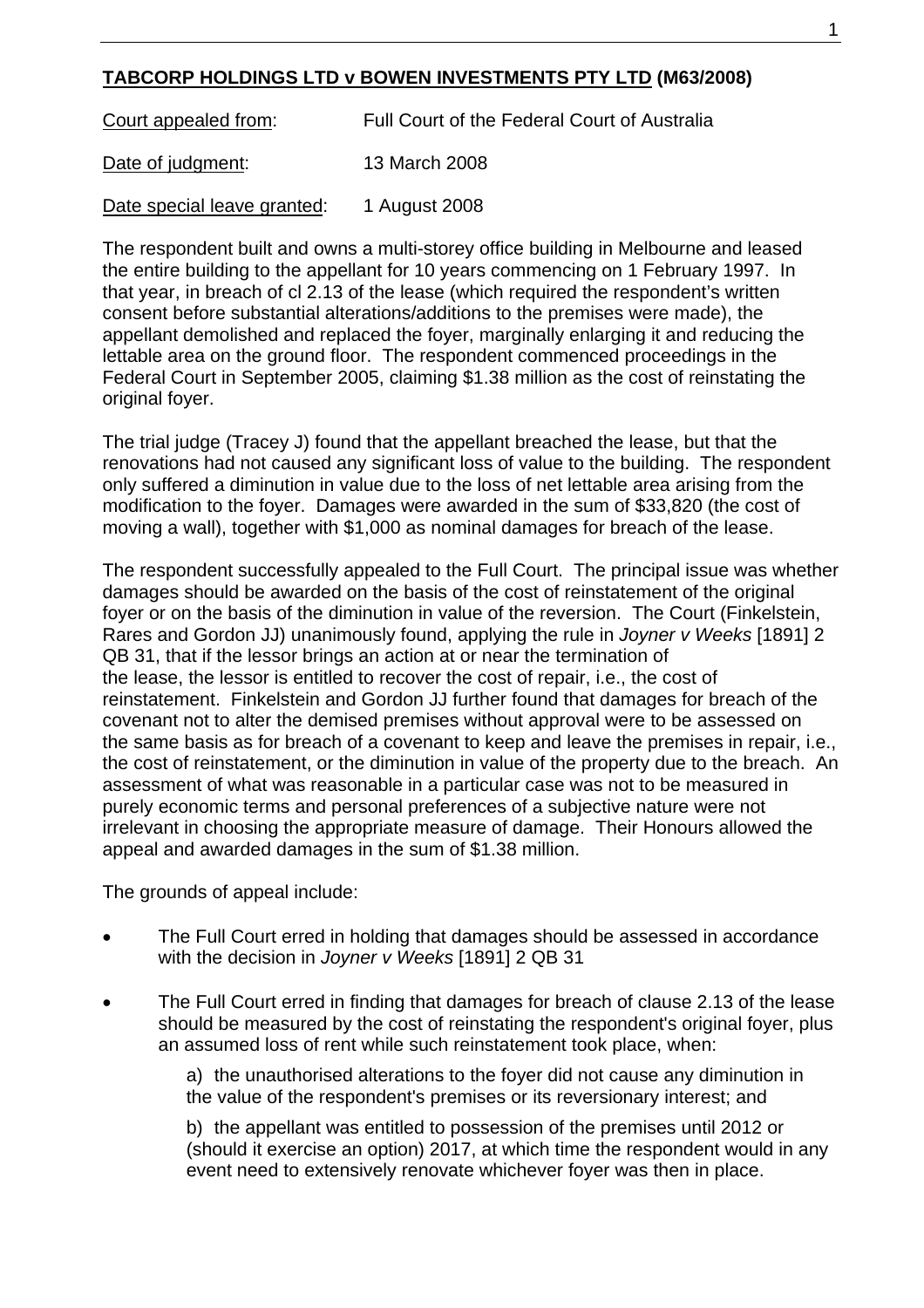## **STUART & ANOR v KIRKLAND-VEENSTRA & ANOR (M39/2008)**

Court appealed from: Supreme Court of Victoria, Court of Appeal Date of judgment below: 29 February 2008

Date special leave granted: 23 May 2008

The first respondent (the wife) brought proceedings against the appellants (the police officers) for damages in negligence, a claim under Part III of the *Wrongs Act* 1958 (Vic) and a claim for breach of statutory duty. The wife also claimed damages from the second respondent (Victoria) alleging that the State was vicariously liable for the conduct of the police officers. Each action arose from the suicide of Roland Veenstra (the husband) on 22 August 1999.

At about 5.40am on 22 August 1999, the husband's car was observed by the police officers on routine patrol duties on the Mornington peninsula. His was the only car in a public carpark. They noticed a hose from the rear to the left side of the vehicle; however the engine was not running and the driver's window was fully open.The police officers, who were in plain clothes in an unmarked car, approached the husband, who was sitting in the driver's seat, and identified themselves. There followed a conversation between them, during which the police officers asked questions and obtained information on how and why the husband came to be there. They radioed in and confirmed that personal and vehicle details matched. He had been there for about 2 hours before the police officers arrived. Of his own motion, the husband removed the hose from the exhaust and put it in the car. The police officers saw no sign of alcohol, drugs or medication. The husband said he had contemplated doing "something stupid" but he was going to go home and discuss things with his wife. He refused the appellants' offers to contact his family or his doctor. Under s10 of the *Mental Health Act* 1986 (Vic) (the Act), police have power to apprehend a person who appears to be mentally ill and has or is likely to attempt suicide, self-harm or harm to others. Both officers were of the same opinion: the husband showed no signs of mental illness; he was rational, co-operative and very responsible. After about 15 minutes, the husband left, as did the police.

The husband was next seen by his wife at about 9am at home when she got up. They spoke about their planned trip to a dog show that day. The husband chose not to go, but insisted the wife go as planned, which she did. The wife's father arrived at the house just before 2.30pm to discover the husband in his car with the engine running and a hose connected to the exhaust. He tried unsuccessfully to revive the husband. The wife returned just after 2.30pm by which time the emergency services had also arrived. The husband, aged 37, left a suicide note.

The trial judge dismissed the wife's claim on the ground that there was no duty of care owed by the police officers in the particular circumstances. A majority of the Court of Appeal (Warren CJ & Maxwell P, Chernov JA dissenting) allowed the wife's appeal. The wife's claim was acknowledged to be a novel one and the Court considered the governing principles to be derived from a number of authorities in determining whether a common law duty of care was owed by the police officers to particular members of the public, in this case the wife and the husband. The majority considered this case was more closely analogous to cases involving negligence by statutory authorities rather than cases involving negligence by police in carrying out their duties. They drew a distinction between the role of police in investigating and preventing crime and/or maintaining public order and the role of a police officer who is the repository of a statutory power to prevent a mentally ill person from committing suicide. The Court concluded that in the present